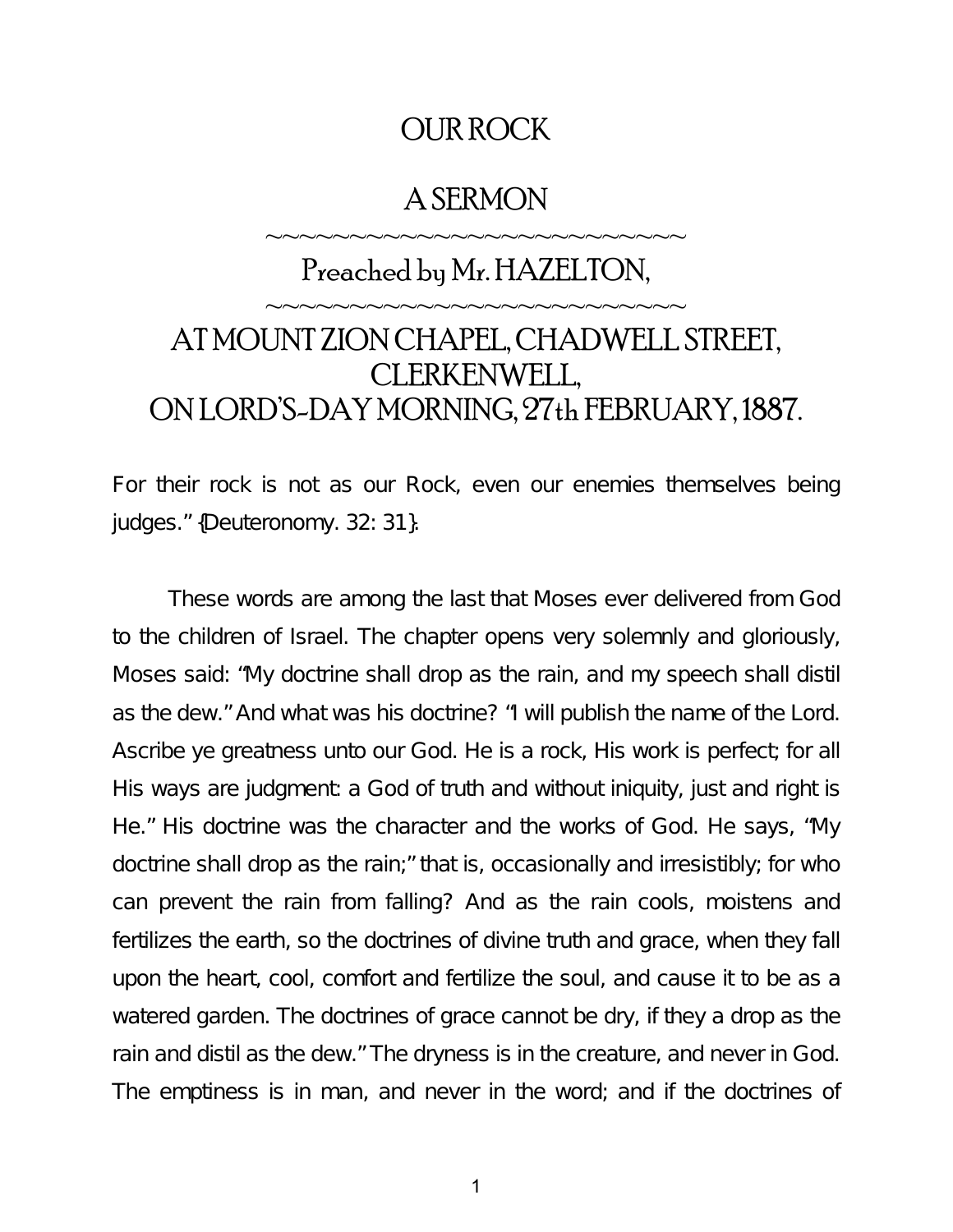divine grace are dry to you and to me, it is not owing to any deficiency in them; but the fault, if fault there be, is always to be found in the creature. And as a shower of rain nourishes the herbs and grass, so the doctrines of grace, and the grace they reveal, nourish and comfort the souls of the people of God. Let us, therefore, love these holy truths and hold them fast, and pray for showers of heavenly rain in connection with them; and let us especially contend for those great facts which are embodied in the early part of this chapter. God is a Rock, His work is perfect. His work in creation is perfect. In six days the Lord made the heavens and the earth, and all the host of them. Since that day He has never created a stone, nor a drop of water, nor a man, nor a fish, nor a fowl of the air, nor a beast of the field. He finished and completed as a Creator His work in six days: all was perfect and good, according to His own testimony. His work is perfect in providence as far as He has gone with it, for He leaves no imperfections behind Him. Sometimes workmen, even the best of them, do their work in a somewhat imperfect manner, although it is their intention to complete and perfect the work they have in hand; but on reviewing what they have done they are not always satisfied. Our God, however, is always satisfied with what He has done, and on a review of the operations of His hand in the past He is satisfied and pleased. His work is perfect, even when it is not completed, and He will finish the whole. His work of salvation is also perfect, although in some respects it is not yet completed; therefore it is said, "Who are kept by the power of God, through faith, unto salvation, ready to be revealed in the last time." Now this is one of the doctrines of grace which was well known to Moses, which He insisted upon and brought before the children of Israel just before he stepped out of this world into heaven, and concerning which he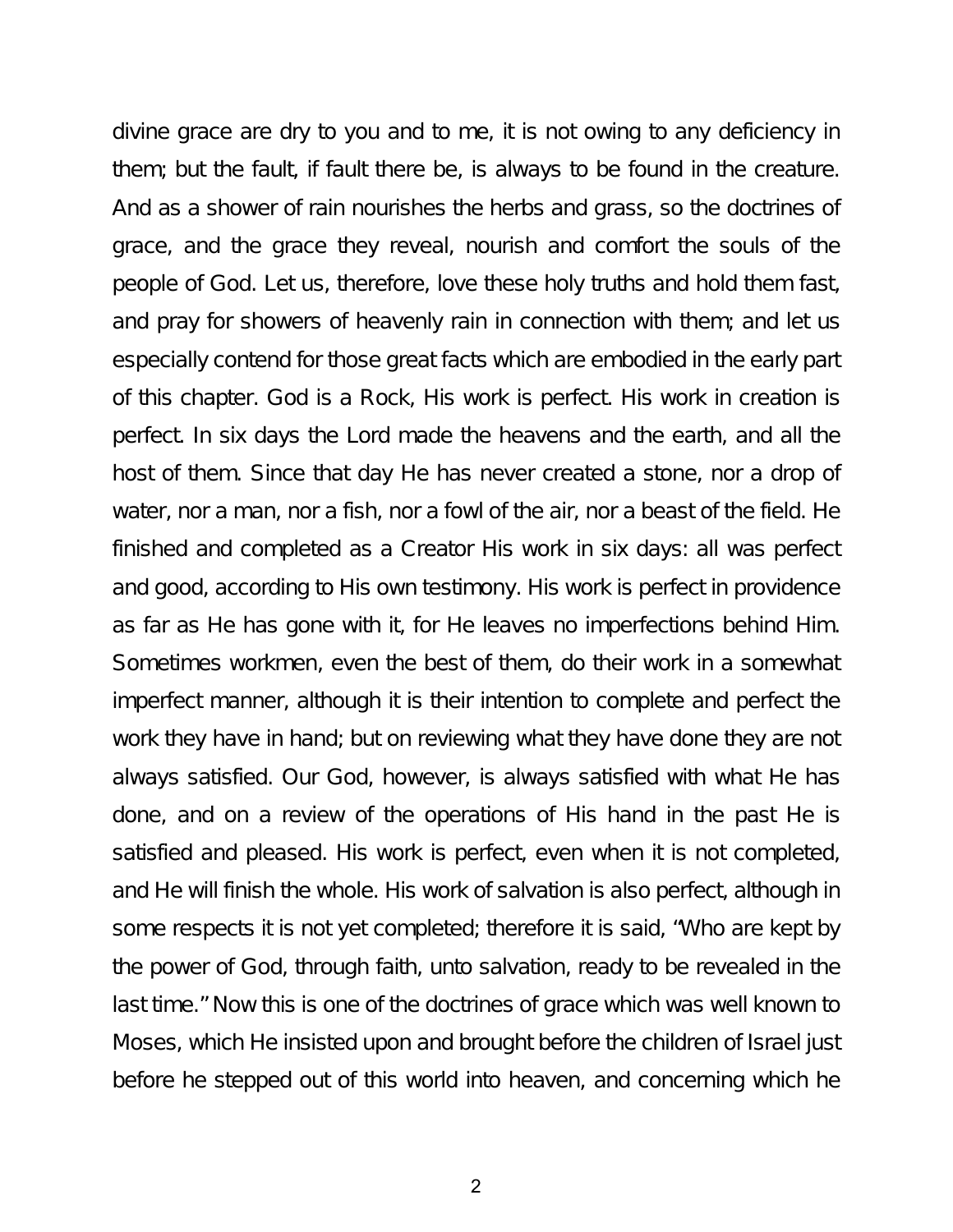said, "It shall drop as the rain, and my speech shall distil as the dew." He refers to the name of God, to the perfection of His work, and to His character; that He is a God of truth and without iniquity and that He is just and right. In this manner the good man commenced this song, introducing into it a number of very solemn and important matters until he reiterated the fact asserted in my text, for their rock,—that is, the rock of the enemies of the children of Israel,—"their rock is not as our Rock, even our enemies themselves being judges."

Now having thus reached the text, let us try to go round and through the fact asserted, and make a few observations upon it.

The first thought that occurs to my mind is this,—That God is a Rock. "Their rock is not like our Rock." This of course is a figurative, but a glorious representation of the everlasting God; God is a Rock, and not sand. I think we have had some holy feeling in singing the words: —

> "On Christ, the solid Rock, I stand, All other ground is sinking sand."

Was the poet right? Is not the assertion somewhat too wide? Is all other ground sinking sand? Think of those two lines in connection with my text,—"Their rock is not as our Rock, our enemies themselves being judges."

To depend upon our works, our good behavior, and good conduct, is to build upon sand. To trust in national privileges as the Jews trusted for salvation in their relationship to Abraham, Isaac and Jacob, is to rest on sinking sand. "Do you mean to say, that if we do the best we can, every day and every hour of our life, we shall not be rewarded for so doing?" We may obtain something for doing so here; but our works are not rock, and are

3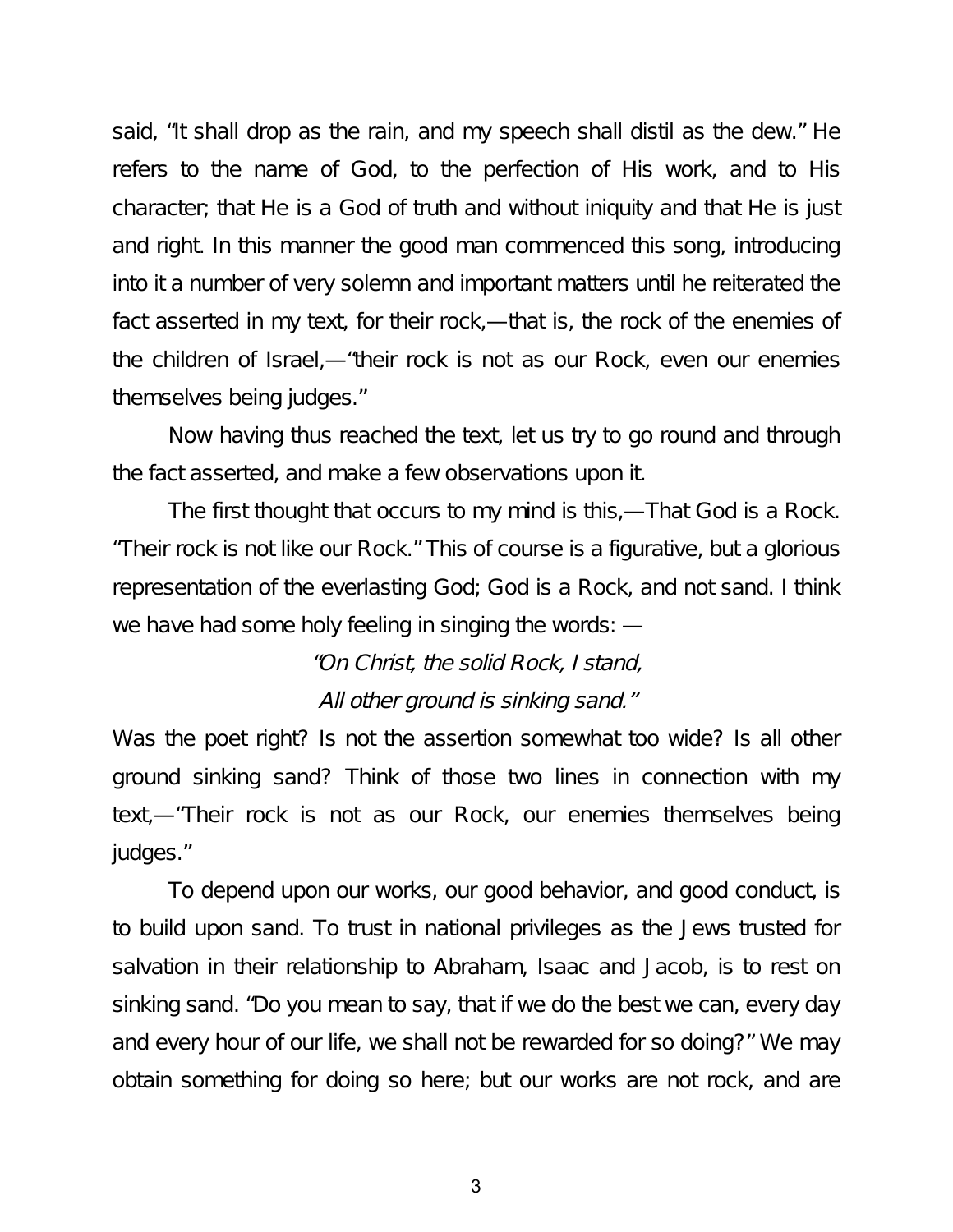worth nothing as the ground of salvation. In this respect they must fail; they are not perfect, and they are not sufficient to sustain a good, comfortable, or a happy hope as to the future and heaven. God and God only is the Rock. May it be yours and mine, therefore, to be found building upon Him; for He is the Rock of eternal ages. But let us look more closely at this subject. In the first place, God is said to be a rock on account of His firmness and fixedness.

> "Is He <sup>a</sup> rock? how firm He proves ! The Rock of ages never moves; And the sweet streams that from Him flow Attend us all the desert through."

The Rock of ages. The patriarchal age is past and gone, but the rock of that age stands where it stood then, and to day our God is what He was then. What Abel, Enoch, Abraham, Isaac and Jacob, Joseph and others found Him to be, that you and I have found the Rock of ages to be to-day. The aspect of the world has changed since the days of the patriarchs, all of whom have left time for eternity, and are now in heaven; and manners and customs have altered and changed: but our God remains, and is the same; for Our Rock is not like their rock, being eternally firm and fixed.

Then we may notice the ceremonial age, which was an important one; for very much was done during that lengthened period of time. Were there two rocks for the two ages? No, one only, even Jehovah. Was He changed or altered in any respect from what He was in the days of Abraham, and Enoch, and Abel? No, for Jesus Christ is the same yesterday, to-day, and for ever. Ages with their freezing cold, and ages with their burning heat, ages with their rivers of blood flowing in war, and ages with all their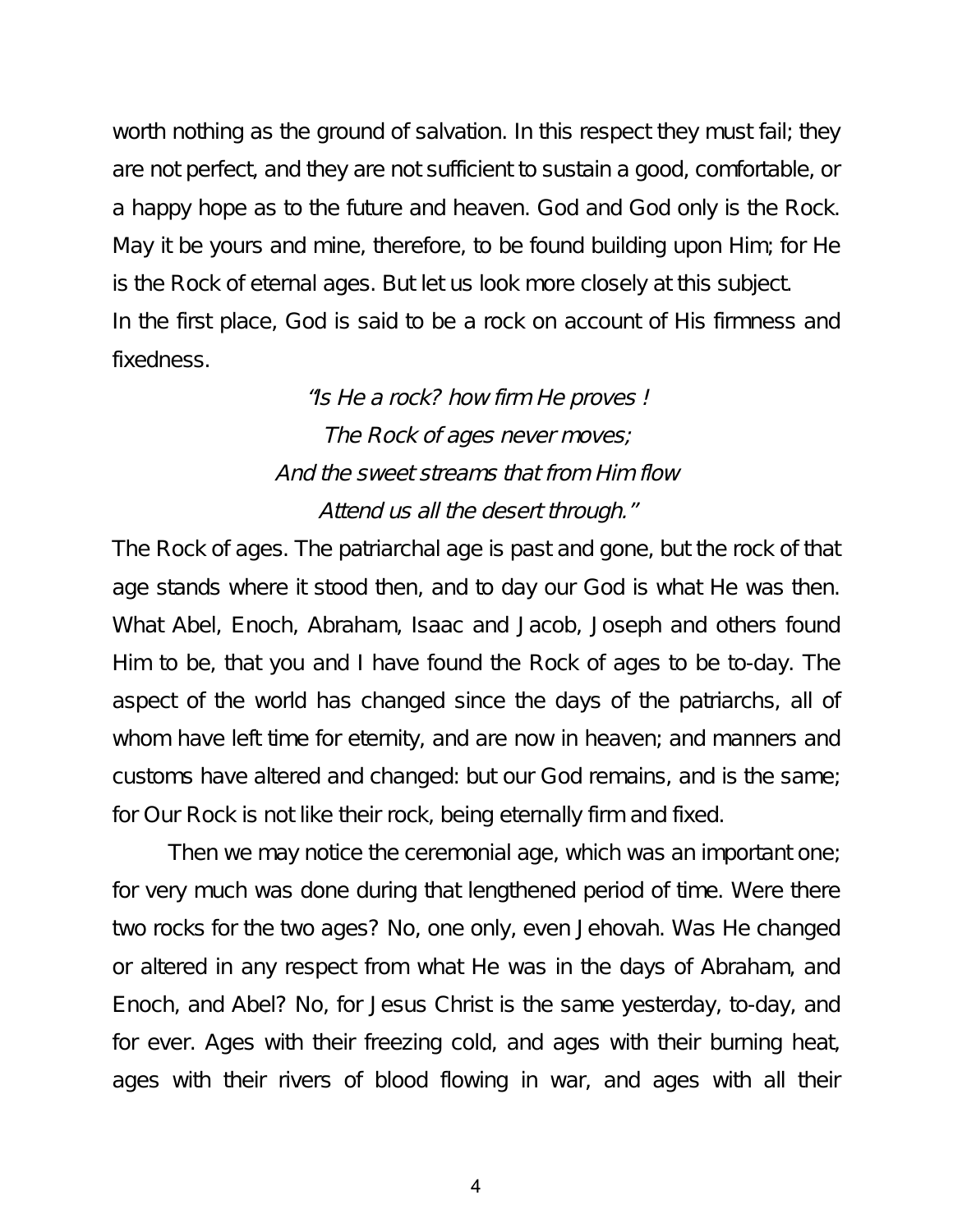multiplied changes came against our Rock, surrounded Him and passed away, and left Him the same, behind them all. This is what He is, my brother; no change can ever take place in Him. He is the Rock of eternal ages; therefore our Rock is not like theirs. And He stood not only during the ceremonial age, but the prophets wrote of Him, rested on Him, entered into Him, leaned upon Him, raised His honors high, and set forth His greatness and His glory ; He was to them, and to the church of God through the whole prophetical age, what He is to us and to all. Another age came, and it is gradually wasting and passing away, the age of Christianity, and we are living in the 19th century of this dispensation, and oh what miserable and wicked attempts are made to misrepresent, or to conceal and hide this great Rook, and the persons who are making those attempts are guilty traitors in the sight of God! But they can neither alter nor move Him. He is, and will and must be, the same yesterday, to-day and for ever, notwithstanding all that enemies can do or say. What He was to Paul, what He was to Peter, James and John, the Apostles of the dear and blest Redeemer, that He was to the following generation, and to the next generation also; and as generations rose and lived, and labored, and withered, and decayed and passed away, they all of them left behind them the Rock of eternal ages. When I first knew Him, or rather when my eyes were first opened some years ago, I embraced this Rock for shelter, and entered into Him; and what He then promised to be unto me and to do for me, all that He has been to me, and has done for me. Therefore I take an offering and come into His presence, and proclaim the greatness, and righteousness, and holiness of the character of my Lord. Yes, our dear Lord is a Rock on account of His firmness. He is firm as to His love. There is no love like His; it never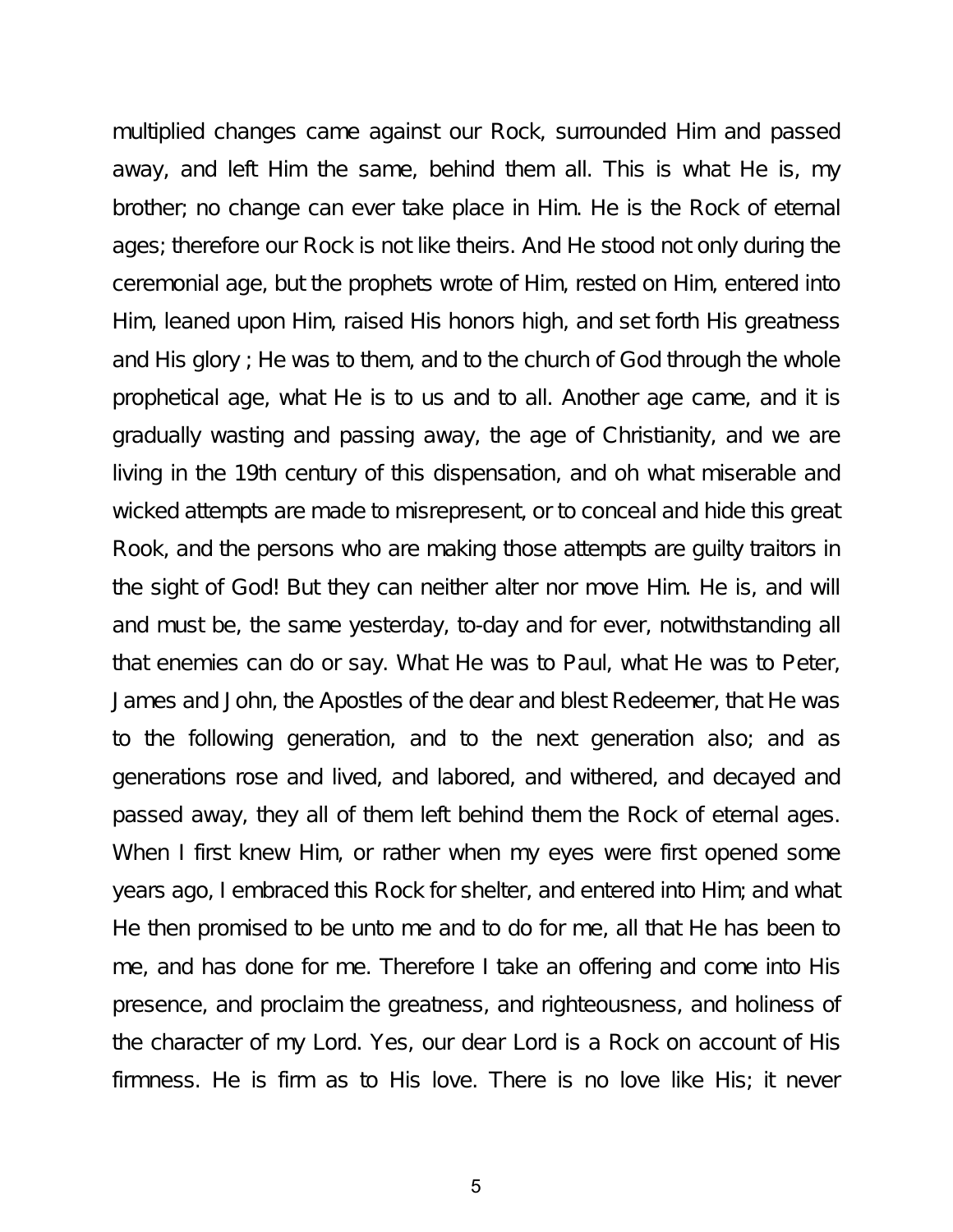changes; it cannot be greater, it cannot be less than it is; it could not have been earlier, and it will never end. Sin—it is not in the power of sin to damp or cool it; nor to divert or separate it from its objects. It is the love of God, and therefore not moving sinking sand, or soft clay, or changing earth; the love, the everlasting love of God is a Rock. I wish I could bring it vividly before you, and give you a due idea of its fixedness and firmness, amid the ever changing scenes that are taking place in time, in human affection and human character. Here is a fire, the steadiness of whose flame has never been interrupted. Here, to change the metaphor, is a mighty ocean, upon which there has never been a wave, it is placid, calm, serene, quiet, bottomless and shore less. Winds and storms, and tempests have never raised a ripple upon the clear, and crystal and transparent sea of the everlasting love of God. Here is a divine fact vast as God Himself. He does not love a little, nor with an affection that can be measured. His love is Himself, for God is love; and if God can be disturbed, His love may be disturbed; if God is a Rock, and can never move,—then, since God is love, His love is a rock, and vibration or oscillation can never happen there. Oh happy man and happy woman whose souls are lying quietly, calmly and believingly in the everlasting arms of the everlasting and ever-loving God. A Rock—not only as to His love, He is a Rock as to His purposes. "My purpose shall stand, and I will do all my pleasure." " My brother," one says, " I have been thinking of what took place the other day; although we made such an arrangement, it now appears that we must alter it, for it will not do to proceed in the direction in which it was determined to proceed." "God is in one mind, and who shall turn Him? And what His soul desireth, even that He doeth." If I cannot bend circumstances to my mind, my mind must bend to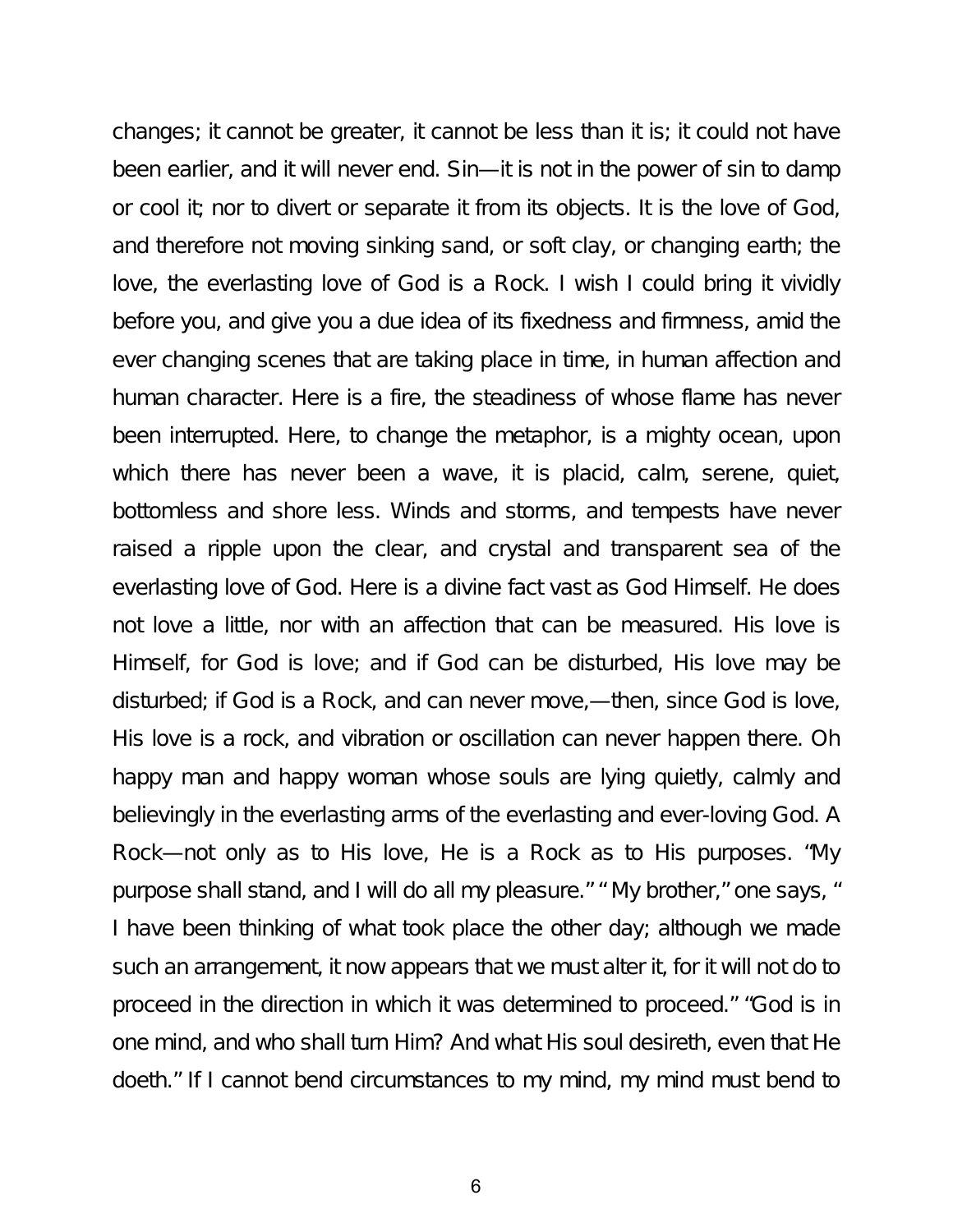circumstances. God will never bend His mind to circumstances and events; for His will and not circumstances give shape and form to the intentions of God. He will make everything yield to His own purpose, and never alter His thoughts or change His will. All shall be brought into conformity to the ideas of Him who is a Rock, and whose work is perfect. Then, my brother, what are His purposes concerning us? "All things work together for good to them that love God, to them that are the called according to His purpose.'' Did He purpose to save you? Then He will do it. "Oh, but sir, I feel this, and that, and the other." My dear hearers do not just now introduce your poor feelings. They are not rock you know, but like feathers floating in the air; you may feel thus and thus, and be here and there and elsewhere, but do you not know that God purposed to save you ? You know He did so, you know your desire to be saved is so intense that you would give a world to know that you are saved. Then you are saved, my friend; for that burning, prayerful desire is a part of salvation, and a token of life in your heart. This is not a universal feeling. All men and women in the world do not want to be saved. They push away God's truth concerning salvation, and turn their backs upon it, and loathe it on various accounts. They regard it as a state of bondage to keep the Sabbath, or consider it as the Lord's day, to read the Bible, to associate with God's people, and to pray and sing psalms; they deride, or if there are some who do not thus treat the things of God, they treat them with absolute calm, and quiet indifference ; but you are not indifferent; your soul is agitated, troubled and tried, therefore the beginning of salvation has taken place in your heart and your mind. Then I want you to go back to the great origin of this salvation, even the purpose of God; for as He purposed to save you He will do it, although you have such bitter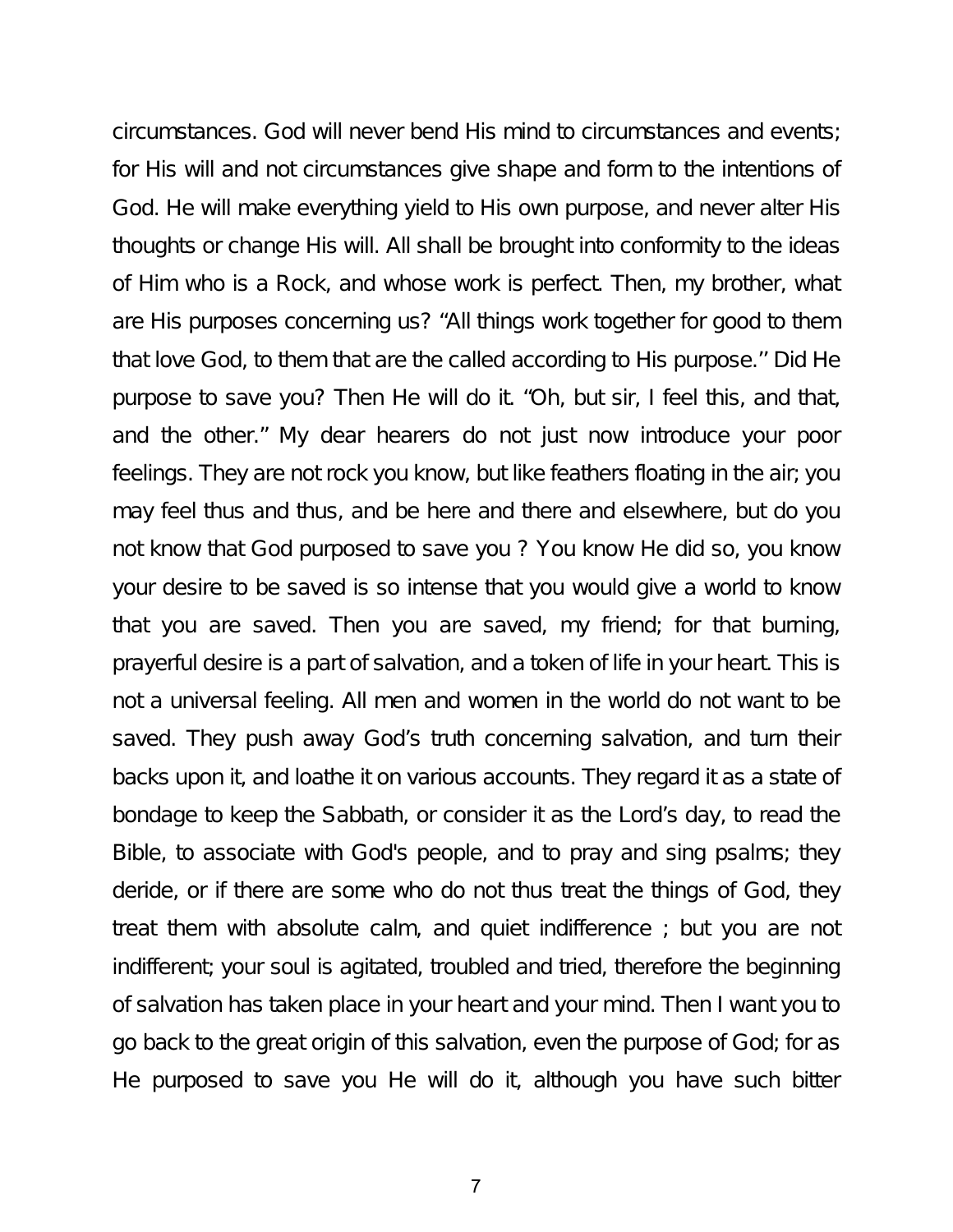feelings. He has saved you, although you are the subject of such sorrow. The Rock of ages never moves, and you are on the Rock. You rise and sink upon it, and your hearts are contracted and expanded thereon, but the Rock itself never expands nor contracts and it never shakes. What shaking hearts and trembling minds are found thereon! "Our Rock is not like their rock, our enemies themselves being judges." God is a Rock as to His love and also as to His purpose; and is He not a Rock as to His fullness? The rock in the wilderness was smitten by Moses, and who thought there was water in it that would flow from it after Moses had smitten it, and who thought it would continue to flow and follow the people forty years ! They all drank of that spiritual Rook which followed them and that Rock was Christ. Do you think the water was there naturally or miraculously, even for Christ's sake? There would have been no smiting of the Rock, and no gushing of water from it had it not been for Christ who was behind it all. They all drank of that spiritual Rock that followed them and that Rock was Christ. But the water that followed the children of Israel through the desert was material water, although it was no doubt better than the water obtained from places round about. It was rock water, brought out in a miraculous manner by God for His people. Here we have the Rock of ages smitten.

> "Rook of ages, cleft for me, Let me hide myself in thee: Let the water and the blood From Thy wounded side which flowed, Be of sin the double cure, Cleanse me from its guilt and power."

The water gushed out and flowed among the dry places like a river. Well,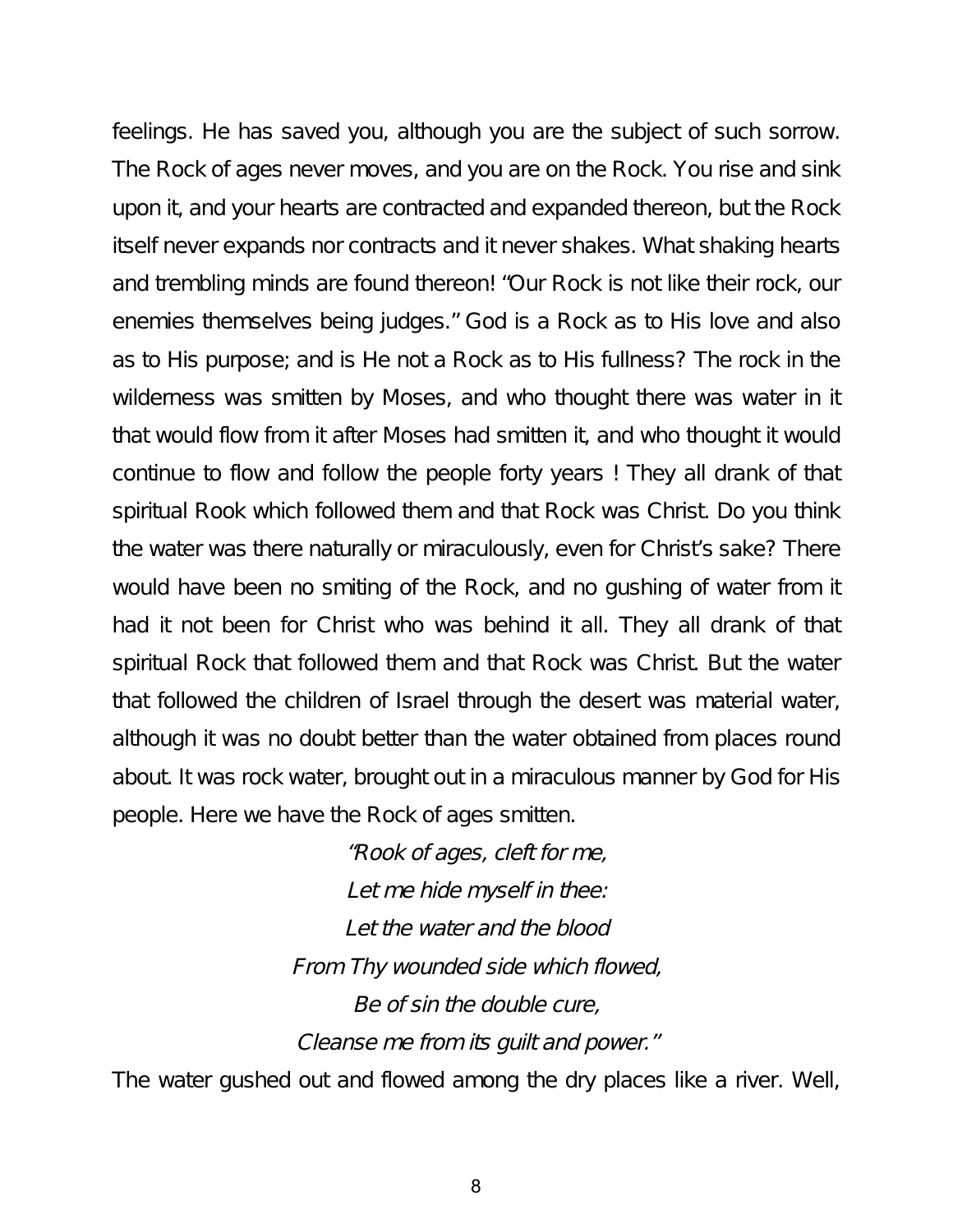our Christ is a Rock in regard to His fullness, and these streams will ever run with waters sweet and clear. He is inexhaustible, and His blessings cool, comfort, and refresh the soul. We have tasted this water and there is nothing on the earth like it. We would go down upon our hands and knees, and drink and drink again of the water of life that flows from this Divine and glorious Rock. There is no rock like our Rock with regard to His fullness. I must pass from these matters. He is a Rock, then, as to His firmness, His love, His purpose, and His fullness.

I want you to distinguish between immovable and immutable. The Rook of ages never moves, but that which is always in the same place may not always be the same in character. Jesus is immovable and He is immutable also, and can never change Himself. The Rook is always there, and He is always Rock; and the supplies that flow from Him are perpetual, and as I said just now their cooling nature is sweet and heavenly. I was never satisfied, and I never knew the meaning of the word satisfy, till I had a draught of water from this Rock, and was helped to say, "He loved me, and gave Himself for me." May it be ours to sit under the shadow of this Rock, and to drink of these living streams during the few remaining months or years we may tarry on the earth.

Now their rock and our Rock were objects of trust. By their rock understand their idols, their deities, and by our Rook understand the true and living God. Now both are objects of trust, but theirs is not like ours as an object of trust and confidence. I do not think that the heathen who repose their trust and confidence in their idols are un-agitated and unmoved in trouble, or with regard to the future; but when you and I are helped to cast ourselves unreservedly into the arms of God, and to rest upon the person,

9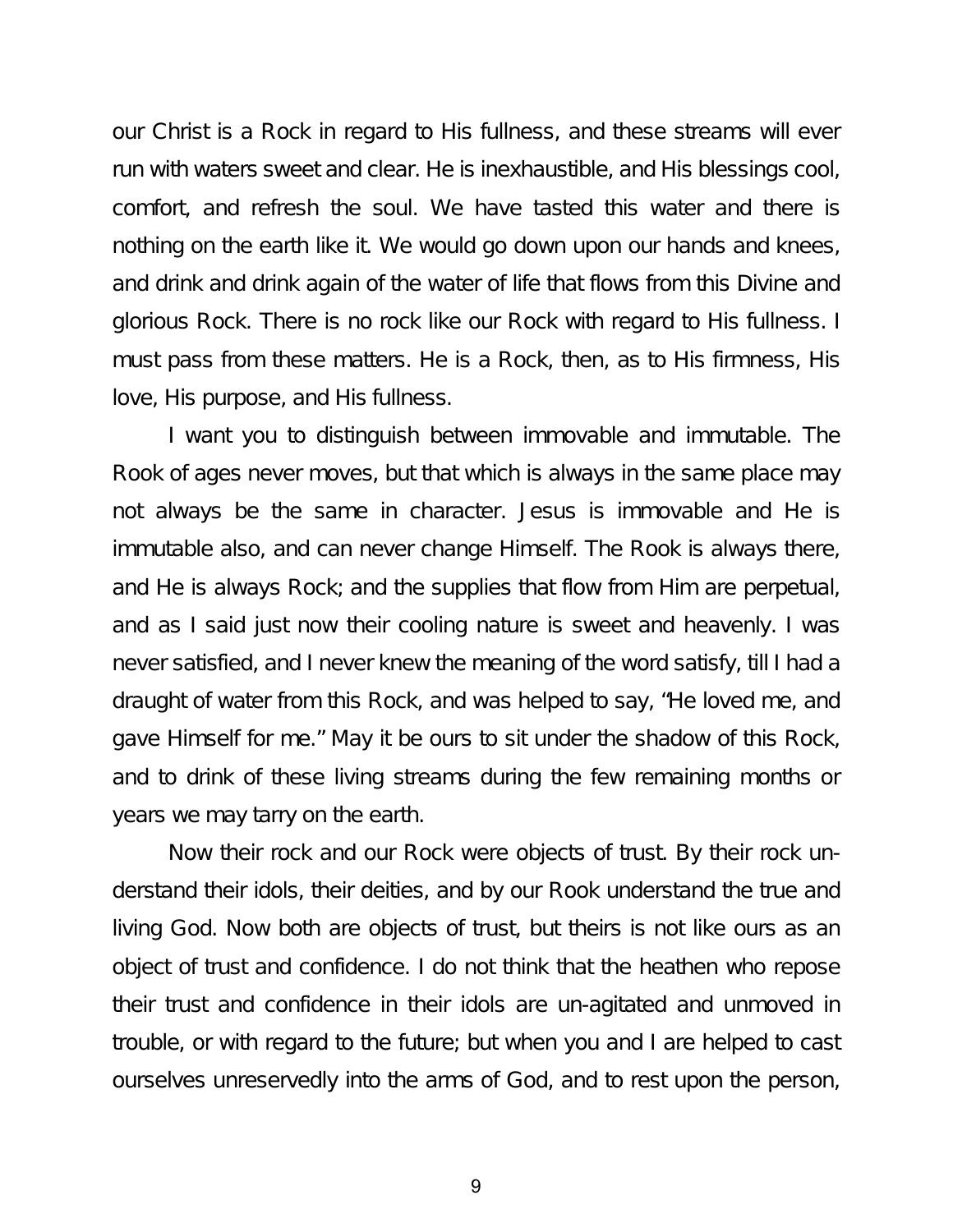the promise, and the fullness of the Lord Jesus Christ, we do not go too far when we sing—

### "My steady soul shall fear no more Than solid rocks when billows roar."

Are we in the midst of the sea, and does it rise and rage? do its waves mount up to heaven and go down again into the depths ? There is a rook even there, and you and I are upon it, and though the scene is terrible, and everything is in itself most alarming, our steady souls fear not upon the rock, upon which through favor Divine we are resting. Their rock of trust and confidence is not like ours. They shake and tremble, and their hearts rise and sink again; but the good man resting upon Jesus Christ for all he needs here and hereafter is un-agitated, unmoved, and undisturbed. Do you say I am going very high? I do so because I am standing on the Rock—if not experimentally so for myself, I am ministerially so for you. I am speaking of a high point of Christian experience; the child of God is not moved, and cannot be moved, so long as the Holy Ghost holds his feet upon the immovable Rock of everlasting ages. He raised me out of the horrible pit and the miry clay, and set my feet upon a rock, and established my going; and I could not help singing, for he hath put a new song into my mouth. Their rock and ours differ in this respect,—theirs is an object of sense and reason, but ours is an object of faith. They have no god but what they can see, and the gods they see they have made for themselves and placed in their temples. Their rock is not like ours. Our God is in the heavens, and we say of Him as Peter said, "whom having not seen we love; in whom, though now we see Him not, yet believing, we rejoice with joy unspeakable and full of glory." Their rock is an object of reason. One says, "Do you believe what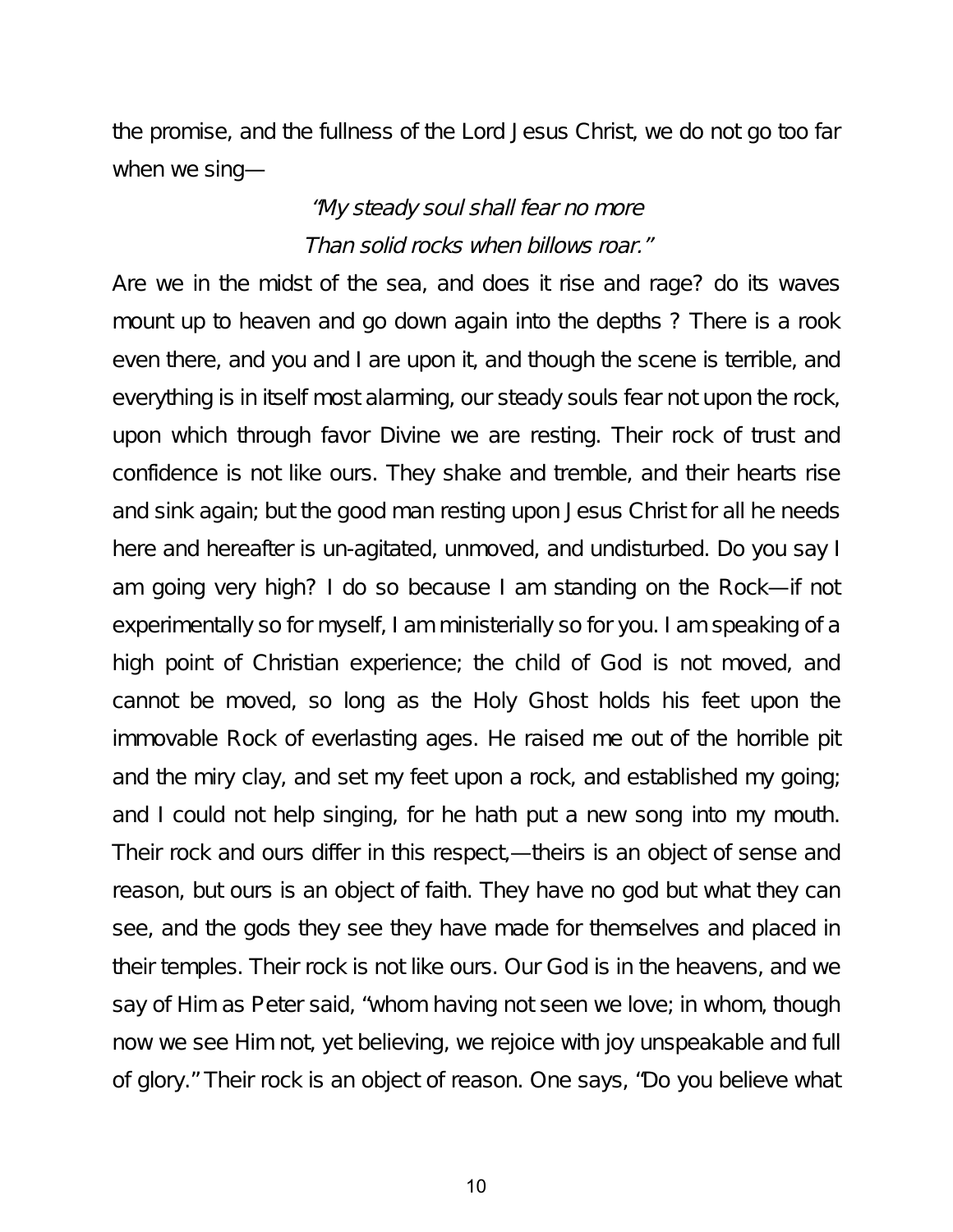is stated in the Bible?" Yes, I do, sir. He replies, "I do not. It is contrary to reason." I care not about that, I am not so deluded and empty as to base my firm belief upon purblind human reason. Our reason is not rock. "It is with me, sir." Then your rock is not like mine, our enemies themselves being judges. If you say that what does not square with your reason, you will not believe, you are on the sand, and your building or hope will prove at last to be without a foundation. I shall not build upon reason, nor upon sense, nor upon a God I can see in a niche in a temple; and yet I would as soon build my hope for heaven upon an idol as upon human reason. What are you building your hope upon? The Rock of ages. Where is He? Everywhere. Where is He as the Rock of ages? In heaven, in the gospel, before me—and what is blessed, He is underneath my faith, my hope, my life and underneath my soul. "Why, you are a 'strange man, to build on what is apparently contrary to reason, and which you cannot explain." I am glad I cannot fully explain the foundation of my hope; but my soul is thereon, and I hold fast the Gospel of God. Cleave to your idols, hang on your godless though religious systems, hug your Unitarianism and Socinianism to yourselves as tightly as you can, my faith shall go beyond all sense and reason, and beyond all creatures to the unseen though not unknown God, and all my hope shall rest there, whether I sink or swim, whether I am lost or saved. But I have no doubt with regard to the issue; for

> "I shall see His face, And never, never sin, And from the rivers of His grace Drink endless pleasures in."

Secondly the appropriation. He is not only a Rock in Himself, He is our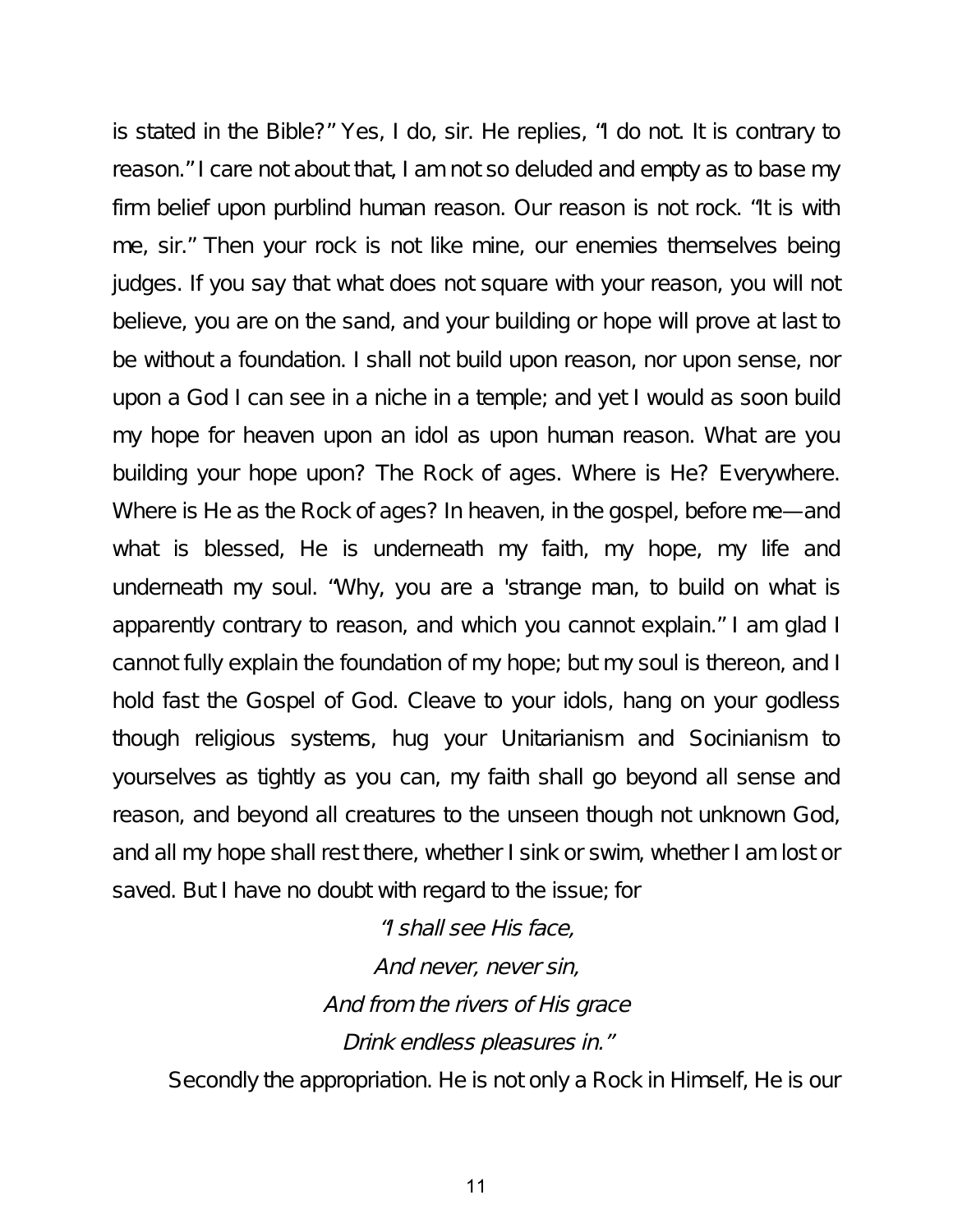Rock. By the will of His love, and the love of His will, He is our Rock. He will be so because He loves us, and He loves us according to His sovereign will, for He is our Rock with all His heart. Now as He is our Rock—take the following facts. He is our Rock to hide in, not to talk about merely, though if we love His name and hide in Him, we cannot help talking about Him; but He is not only our theme, He is our hiding place. More than that, He is our Rock, because we have been hidden in Him. What is the difference? To hide there is my act, but to be hidden there is the result of an act of another. I run to Him and try to hide myself there, but I am hidden there by God Himself. How is that? Behold, said God to Moses, there is a place by Me, and thou shalt stand upon a rock; and I will put thee in a cleft of the rock, and will cover thee with My hand while I pass by." God places His people in the cleft of the rock, so that it is not merely run and hide in Him. We do run, and are favored to hide in Him; but that is not the whole of it. It is the work of God to take the running, timid, trembling soul, and put him into the cleft of the Rock, and then the hand of omnipotent power covers him for ever. "I will cover thee with My hand." And what then? Why, "I will make all my goodness pass before thee." Let it be so, O God. We can well bear the sight, and the sight of all that agitates the world if we are in the cleft of the Rock and covered with Thy hand. Well He is our Rock to hide in. He is our Rock to rest upon, to confide in, with a calmness and tranquility of mind, and experience which nothing can disturb. If He speaks peace, war cannot break out; and if He says to the storm, Peace, be still, there is a great calm, for He is obeyed in a moment, the wind drops, the sea becomes smooth, and all is quiet and serene. O, if you are on and in Him, resting upon this Rock, you enjoy a solid peace, such as the world can neither give nor take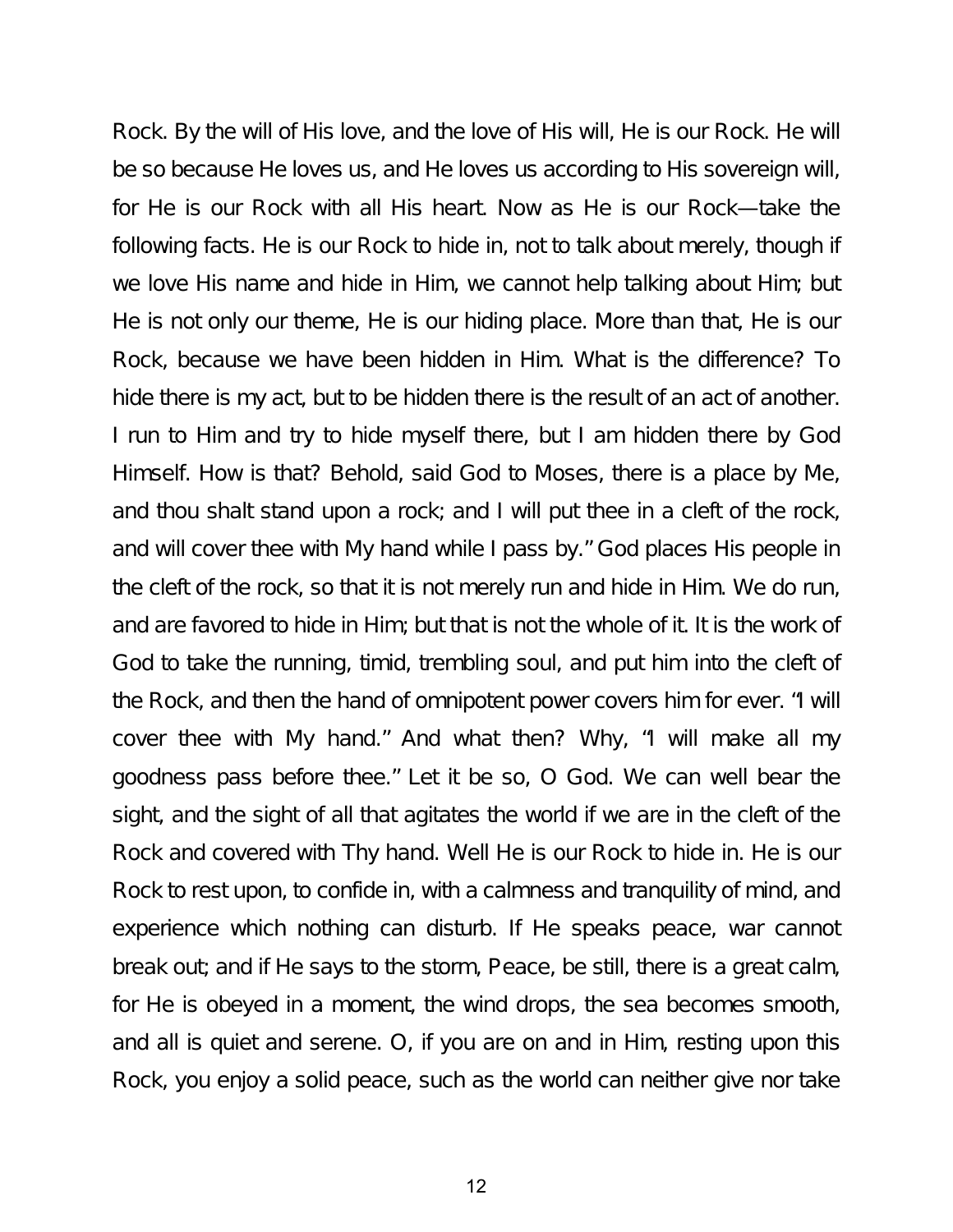away. Your Rock to hide in, and your Rock to rest upon. And what is better, if possible, He is our Rock to inhabit. We live in the Rock of ages. "Let the inhabitants of the Rock sing, let them shout from the top of the mountains." And then He is ours, as I said just now, as to all His fullness; thus in Him we have peace, safety, and plenty.

Thirdly. God our Rock is incomparable. Their rock is not as our Rock. An incomparable God is ours, an incomparable rock is the Rock of salvation. He is incomparable as to His nature, as to His covenant relationship, and in various other respects also. I have already spoken of Him as the foundation of our hope, the home of our souls, and the rest of our minds. Now what is in Him, and what comes from Him? Honey, water, oil, blood. This is quite in accordance with the type itself, for even in this chapter we read of honey from the Rock. Sometimes infidels have rather sneered at the idea of honey from the rock, quite forgetting that a rock was one of the most common bee-hives in the land of Canaan. They obtained their honey from the rocks. Bees were abundant, and they produced their honey in rocks, so that honey flowing from the rock was by no means an un-frequent sight. This is beautifully descriptive of our dear Lord. Oh what sweetness comes from Him! His word is sweeter than the honey and the honeycomb, and as the honey flowed down the rocks in Canaan, so life, and spiritual heavenly peace flow out of Jesus Christ, the Rock of ages, for you and me. Their rock is not like ours. Then again oil out of the rock. Rather recently, you know, this has been verified; for now we have rock oil in general use, though the oil of Canaan was probably that of the olive. The unction or the oil of the Holy Spirit is perpetually flowing from the Holy One, Jesus Christ. Here is oil to anoint, and honey for sweetness, from our Rock.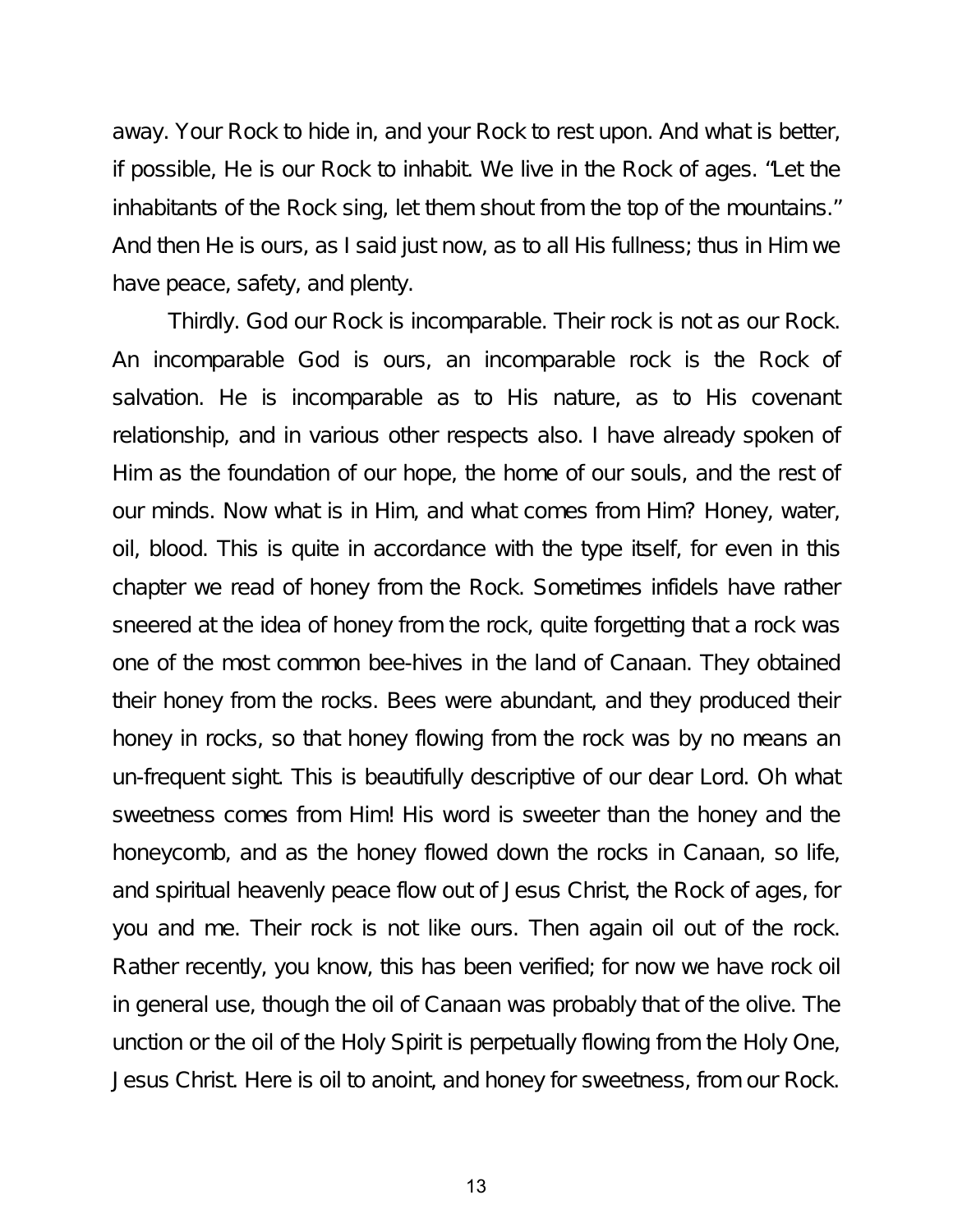There also is water to slake our thirst, and wash our persons and garments in. But here is blood from the rock. You have this thought in the words of Toplady,

> "Let the water and the blood, From Thy wounded side which flowed, Be of sin the double cure, Cleanse me from its guilt and power.'\*

Cleanse me from its guilt by blood—justification, and from its power by the water—sanctification. Water and blood, a double remedy for a double disease, intended to affect a double cure. The blood and water come, and grace flows, and a cure is affected through faith in the dear Redeemer. Their rock is not as our Rock. We sit calmly therein and are safe, or stand upon its summit and look into eternity there from.

Take the following thought, and then I will close. Their rock is not like ours as to guilt. Man has a power within called conscience, and he cannot get rid of it, it is a moral power, and its operations are about moral matters. Sometimes conscience is burdened with guilt, torn, lacerated and bleeding, and there is no help, no remedy for a bleeding conscience apart from blood, and this flows from our smitten Rock. Conscience comes to Christ and relies upon Him. His blood is applied to the wounded soul, and peace, healing, and comfort are experienced. Our Rock is incomparable with regard to the conscience. Incomparable also in trouble. Where is the idol that can help its worshipper in trouble. In trouble the child of God may be calm, and then he says, "My Rock has left the words on record and we believe them with all our hearts." That 'all things work together for good to them that love God, to them who are the called according to His purpose.' "